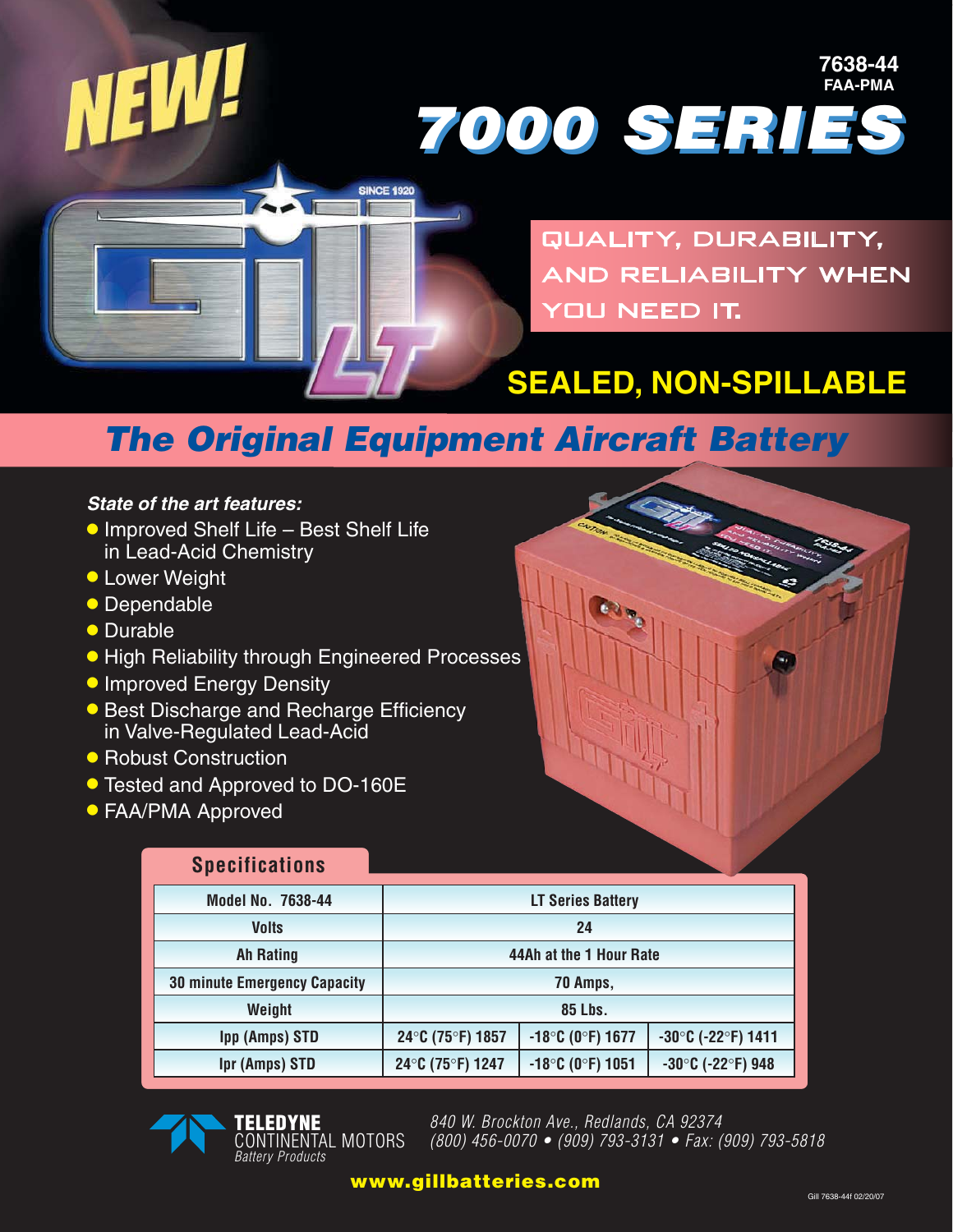







840 W. Brockton Ave., Redlands, CA 92374 (800) 456-0070 • (909) 793-3131 Fax: (909) 793-5818

#### **FAA - PMA ELIGIBLE INSTALLATION 7638-44**

|                                                                 | MA ELIGIDLE INSTALLATION                                                                                                                                                                                                                                                                                                                                                                                                                                                                                                                                               |  |
|-----------------------------------------------------------------|------------------------------------------------------------------------------------------------------------------------------------------------------------------------------------------------------------------------------------------------------------------------------------------------------------------------------------------------------------------------------------------------------------------------------------------------------------------------------------------------------------------------------------------------------------------------|--|
| <b>MAKE ELIGIBILITY</b>                                         | <b>MODEL ELIGIBILITY</b>                                                                                                                                                                                                                                                                                                                                                                                                                                                                                                                                               |  |
| <b>Raytheon</b><br>(Beechcraft)                                 | 65-90, 65-A90, 65-A90-1(JU-21A, U-21A,<br>RU-21A, RU-21D, U-21G, RU-21H),<br>65-A90-4(RU-21E, RU-21H), B90, B99,<br>C90, E90, F90, 99, 99A, 100, A99, A99A,<br>A100, A100(U-21F), A100A, B100, 200T,<br>200(A100-1(U-21J), 300, 200, 200C, 200CT,<br>A200(C-12A) OR (C-12C), A200CT(C-12D),<br>OR (FWC-12D) OR(RC-12D), OR (C-12F)<br>OR (RC-12G) OR (RG-12H) OR (RC-12K) OR<br>(RC-12P), B200, B200C, (C-12F) OR (UC-12F)<br>OR (UC-12M) OR (C-12R), B200CT, B200T,<br>B300, 300LW, B300C, 400A serial number<br>RK-98 AND AFTER, MU-300-10, 400, 400T<br>HAWKER 1000 |  |
| <b>Bell</b><br><b>Helicopter</b>                                | 204B, 205A, 205A-1, 205B, 212, 222U,<br>412, 412EP                                                                                                                                                                                                                                                                                                                                                                                                                                                                                                                     |  |
| Cessna                                                          | 208, 208A, 208B, 425, 441, 500, 501,<br>525/525A Series, 550, S550, 551, 560,<br>560XL, 650 Series                                                                                                                                                                                                                                                                                                                                                                                                                                                                     |  |
| <b>Dassault</b><br><b>Aviation</b>                              | FAN JET FALCON SERIES C, D, E, F                                                                                                                                                                                                                                                                                                                                                                                                                                                                                                                                       |  |
| <b>Empresa</b><br><b>Brasileira</b><br>De<br><b>Aeronautica</b> | EMB-110P1, EMB-110P2                                                                                                                                                                                                                                                                                                                                                                                                                                                                                                                                                   |  |
| <b>Gulfstream</b><br><b>Aerospace</b>                           | G-159, G-1159                                                                                                                                                                                                                                                                                                                                                                                                                                                                                                                                                          |  |
| <b>Israel</b><br><b>Aircraft</b><br><b>Industries</b>           | 1121, 1121A, 1121B, 1123, 1124                                                                                                                                                                                                                                                                                                                                                                                                                                                                                                                                         |  |
| LearJet                                                         | 23, 24, 24A, 24B, 24B-A, 24C, 24D, 24D-A,<br>24E, 24F, 24F-A, 25, 25A, 25B, 25C, 25D, 25F<br>28, 29, 35, 35A, 36A, 31, 31A, 55, 55B, 55C, 60                                                                                                                                                                                                                                                                                                                                                                                                                           |  |
| Lockheed-<br>Georgia                                            | 1329-23A, -23D, -23E                                                                                                                                                                                                                                                                                                                                                                                                                                                                                                                                                   |  |
| <b>Mitsubishi</b><br><b>Heavy</b><br><b>Industries</b>          | MU-2B, MU-2B-10, -15, -20, -25, -26, 26A, -30<br>35, 36, -36A, -40, -60                                                                                                                                                                                                                                                                                                                                                                                                                                                                                                |  |
| <b>Pilatus</b>                                                  | PILATUS-PC-12                                                                                                                                                                                                                                                                                                                                                                                                                                                                                                                                                          |  |
| <b>Piper</b>                                                    | PA-31T, -31T1, -31T2, PA-42 and PA-42-720                                                                                                                                                                                                                                                                                                                                                                                                                                                                                                                              |  |
| <b>Sabreliner</b>                                               | NA-265, NA-265-20,-30,-40,-60,-65,-70,-80                                                                                                                                                                                                                                                                                                                                                                                                                                                                                                                              |  |
| <b>Sikorsky</b>                                                 | S-76A, S-76B, S-76C                                                                                                                                                                                                                                                                                                                                                                                                                                                                                                                                                    |  |
| <b>Socata Group</b><br><b>Aerospatiale</b>                      | <b>TBM-700</b>                                                                                                                                                                                                                                                                                                                                                                                                                                                                                                                                                         |  |
| <b>Twin</b><br><b>Commander</b><br><b>Aircraft</b>              | 680T, 680V, 680W, 690, 690A                                                                                                                                                                                                                                                                                                                                                                                                                                                                                                                                            |  |

**www.gillbatteries.com** Aircraft **Gill 2008 22007** Gill 7638-44b 02/20/07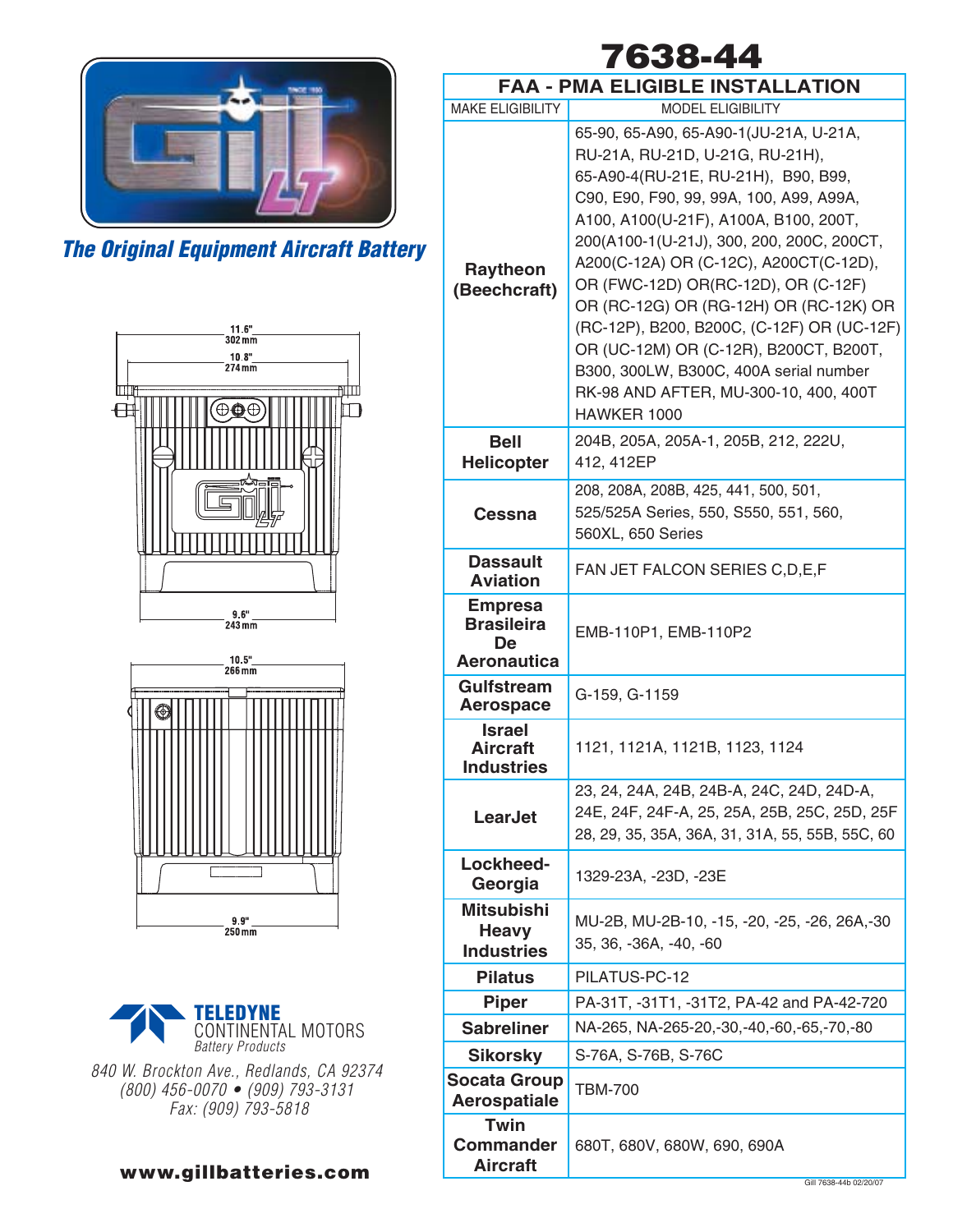

#### *State of the art features:*

- **Improved Shelf Life Best Shelf Life** in Lead-Acid Chemistry
- **Lower Weight**
- Dependable
- Durable
- High Reliability through Engineered Processes
- **Improved Energy Density**
- **Best Discharge and Recharge Efficiency** in Valve-Regulated Lead-Acid
- Robust Construction
- Tested and Approved to DO-160E
- FAA/PMA Approved

## **Specifications**

| <b>Model No. 7639-27</b>            | <b>LT Series Battery</b> |                     |                                        |
|-------------------------------------|--------------------------|---------------------|----------------------------------------|
| <b>Volts</b>                        | 24                       |                     |                                        |
| <b>Ah Rating</b>                    | 27Ah at the 1 Hour Rate  |                     |                                        |
| <b>30 minute Emergency Capacity</b> | 45 Amps,                 |                     |                                        |
| Weight                              | <b>59 Lbs.</b>           |                     |                                        |
| <b>Ipp (Amps) STD</b>               | 24°C (75°F) 1503         | $-18$ °C (0°F) 1104 | $-30^{\circ}$ C (-22 $^{\circ}$ F) 866 |
| <b>Ipr (Amps) STD</b>               | 24°C (75°F) 002          | $-18$ °C (0°F) 734  | $-30^{\circ}$ C (-22 $^{\circ}$ F) 596 |

**TELEDYNE** CONTINENTAL MOTORS Battery Products

840 W. Brockton Ave., Redlands, CA 92374 (800) 456-0070 • (909) 793-3131 • Fax: (909) 793-5818

**www.gillbatteries.com**

**7639-27 FAA-PMA**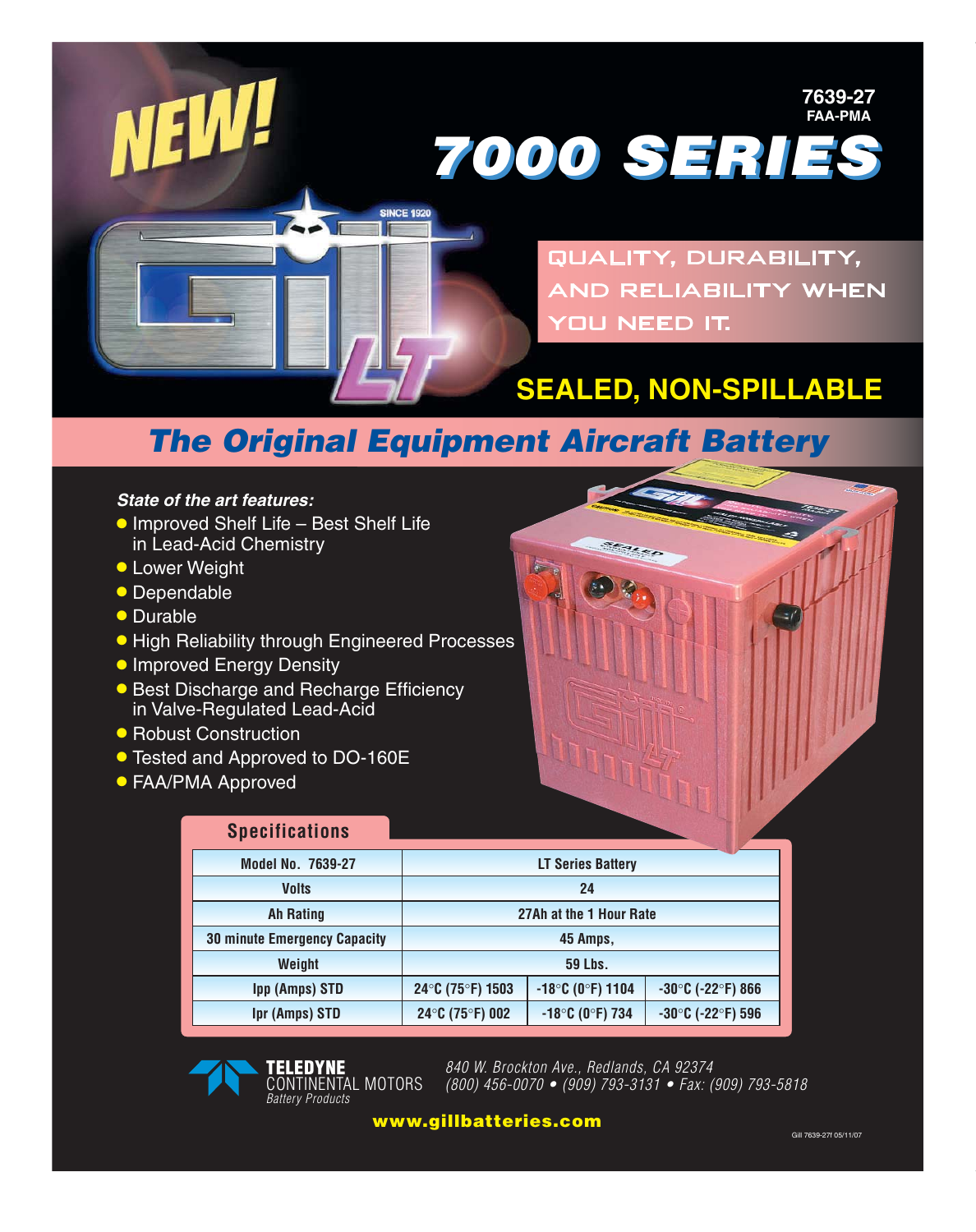



| 7639-27                                                |                                                                                                                                         |  |  |  |
|--------------------------------------------------------|-----------------------------------------------------------------------------------------------------------------------------------------|--|--|--|
| <b>FAA - PMA ELIGIBLE INSTALLATION</b>                 |                                                                                                                                         |  |  |  |
| <b>MAKE ELIGIBILITY</b>                                | <b>MODEL ELIGIBILITY</b>                                                                                                                |  |  |  |
| <b>Beech (Raytheon)</b>                                | DH.125 Series 400, HS.125,<br>Series 600, HS.125 Series<br>700, BH.125 Series 600,<br>Bae.125 Series 800                                |  |  |  |
| <b>British Aerospace</b><br><b>Operations Ltd.</b>     | Jetstream Series 3101                                                                                                                   |  |  |  |
| <b>Dassault-Breguet</b>                                | Falcon 10                                                                                                                               |  |  |  |
| <b>Eurocopter</b><br><b>Deutschland</b><br><b>GMBH</b> | BO-105A, BO-105C, BO-105S,<br>MBB-BK 117 A-1, MBB-BK 117<br>A-3, MBB-BK 117 A-4, MBB-<br>BK 117 B-1, MBB-BK 117 B-2,<br>MBB-BK 117 C-1. |  |  |  |
| <b>Mitsubishi</b><br><b>Heavy Industries,</b><br>Ltd.  | YS-11A-200, YS-11A-300, YS-<br>11A-500, YS-11A-600                                                                                      |  |  |  |
| SIAI<br><b>MARCHETTI Srl</b>                           | F.260                                                                                                                                   |  |  |  |

NOTES:

1. THERMOCOUPLE AT EITHER LOCATION IS OPTIONAL LOC 1 - MS 3470L10-6P FOR 7639-27 LOC 2 - MS 3470L10-6PW FOR 7639-34

2. NUMBERS IN [ ] ARE IN MILLIMETERS<br>ALL OTHERS ARE IN INCHES



840 W. Brockton Ave., Redlands, CA 92374 (800) 456-0070 • (909) 793-3131 Fax: (909) 793-5818



**www.gillbatteries.com** Gill 7639-27b 05/11/07